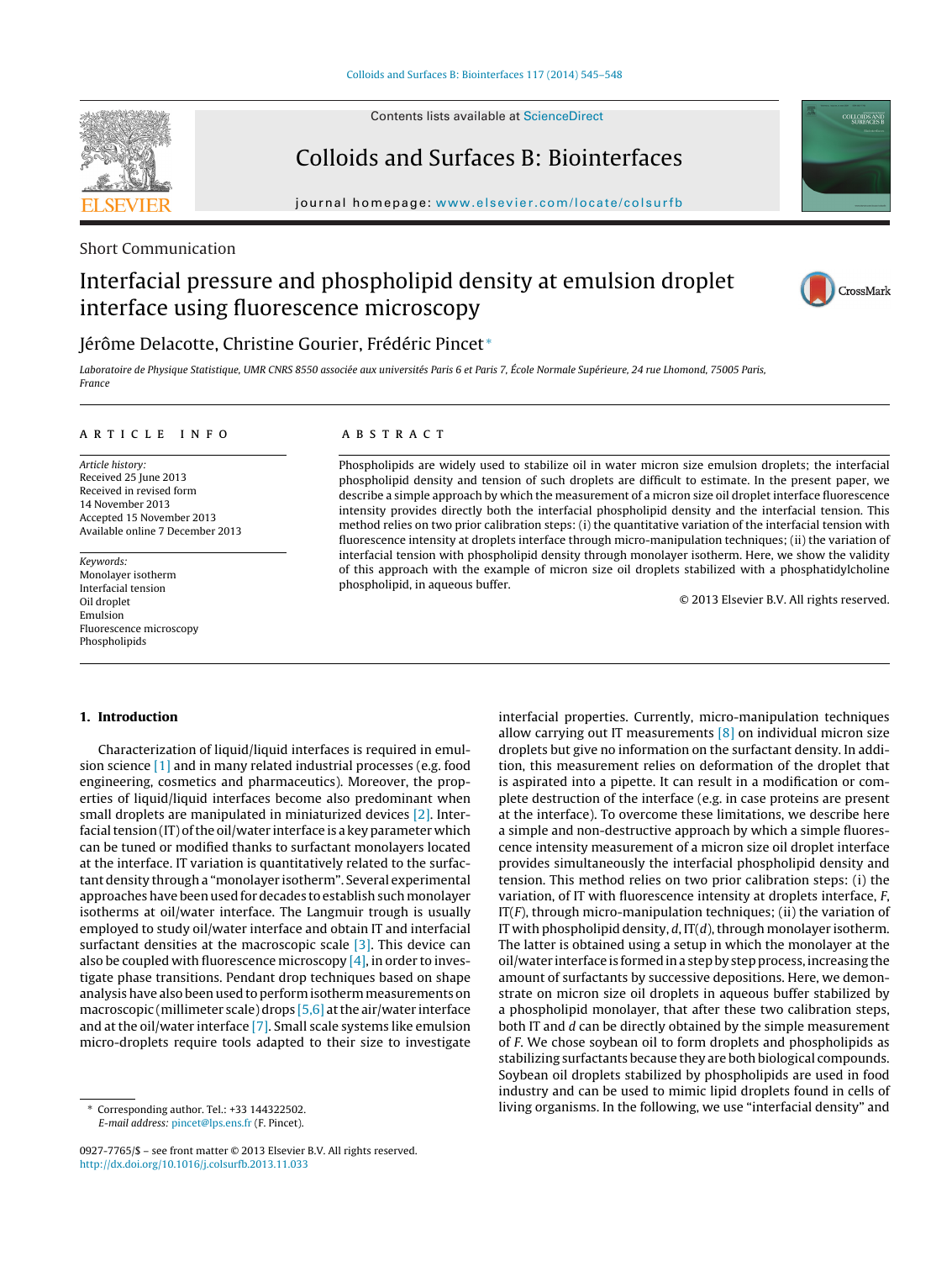<span id="page-1-0"></span>"molecular area" as equivalent information since they are inverse of each other.

### **2. Methods**

#### 2.1. Materials

Phospholipids (1,2-dioleoyl-sn-glycero-3-phosphocholine (DOPC) and 1,2-dioleoyl-sn-glycero-3-phosphoethanolamine-N- (lissamine rhodamine B sulfonyl) (ammonium salt) (DOPE-RHO)) were purchased from Avanti Polar Lipids in chloroform and used as received. DOPE-RHO was selected as a low bleaching dye carrying the same aliphatic tails as DOPC. The ionic strength and pH of aqueous phase of the emulsion was imposed: the pH of the saline buffer (100 mM potassium chloride (Fluka)) was adjusted at 7.4 using 25 mM Hepes (Sigma Aldrich) and 40% potassium hydroxide solution (Fluka). All solutions were prepared with ultra pure water (Elga). Soybean oil (SO) (CAS 8001-22-7) was purchased from Sigma. It was purified using an activated magnesium silicate (Florisil 100–200 mesh from Sigma) column and stored under inert argon atmosphere at 4 ◦C. Purification of oil phase (SO and also hydrocarbons) is required before use in studies of oil–water interface (see e.g.  $[9,10]$ ). SO is mainly composed of mixed triacylglycerides of different chain length ( $\sim$ 90% of C<sub>18</sub> unsaturated and 10% of  $C_{16}$  saturated acyl chains) [\[11\].](#page-3-0) Contaminant polar components that may compete with phospholipids at the droplet interface were removed from SO  $[12]$ . These contaminants may come from the degradation of triglyceride molecules that produce more polar molecules like monoglycerides or fatty acids in addition of contaminants present in the oil. The dynamic IT (IT versus time) was determined before and after purification (see Fig. S1 in ESI). It showed that the IT of unpurified oil decreased on a time scale of 10 s whereas it remained stable  $(28 \pm 0.2 \text{ mN/m})$  in the case of purified oil. Temperature was kept constant during all experiments  $(21 \pm 1 \degree C).$ 

### 2.2. Droplets formation

Droplets were formed by shaking oil and buffer for 1 h in 3 mL glass vials. We used VORTEX-GENIE® 2 (Scientific Industries, Inc.) mixer with speed set at 6. Phospholipids (DOPC and PE-RHO) dissolved in chloroform were mixed and added to oil/chloroform (32%, v/v). Volume of chloroform coming with phospholipids can be neglected. The final concentration of phospholipids in emulsion droplets ranged from 75 $\mu$ M to 375 $\mu$ M. Buffer was then added to obtain 5% volume fraction of oil–chloroform in water. The droplets size was between 5  $\upmu$ m and 35  $\upmu$ m. With this protocol, the amount of phospholipid embedded in droplets and available for further adsorption at the interface is controlled. Also the presence of chloroform increases droplet density, favoring their sedimention instead of their creaming. This prevents their contamination at buffer/air interface.

# 2.3. Interfacial tension of droplets

Droplets' interfacial tension was measured using micromanipulation technique. The device was made of a micromanipulator and a pipette holder (Narishige, Japan) under a video microscope. As illustrated in Fig. 1, aspirating a single droplet in a micropipette provided a direct measurement of IT. Each droplet was gently captured with a micropipette through weak aspiration and lifted up in the buffer. Then, the aspiration was slowly increased using a syringe connected to the pipette, causing the oil droplet to enter inside the pipette. Once the oil meniscus into the pipette reached a hemispherical shape, further aspiration increase resulted in a sudden and complete suction of the droplet inside the pipette. The



**Fig. 1.** Micrograph of a micromanipulated oil droplet during IT measurement: the aspiration threshold of the droplet is detected.  $P_0$  is the pressure in the surrounding buffer and IT is expressed as  $IT = P_{asp}/[4 \times (1/D_p - 1/D_d)].$ 

knowledge of this complete aspiration pressure threshold  $(P_{asp})$ , the micropipette diameter and the droplet diameter directly pro-vides [\[8\]:](#page-3-0)  $IT = P_{asp}/[4 \times (1/D_p - 1/D_d)]$ , where  $D_p$  and  $D_d$  denote the diameters of the pipette and droplet, respectively.

The sizes of pipette and droplet were obtained by image analysis (ImageJ software provided by NIH). The pressure was measured with a pressure transducer (DP103, Validyne Eng. Corp., USA), the output voltage of which was monitored with a digital voltmeter.

# 2.4. Fluorescence intensity of droplet interface

The interfaces of droplets were labeled with 2% (w/w) fluorescent phospholipid fraction. Fluorescence images were recorded with a CCD camera (MicroMAX:782YHS), with exposure time of 400 ms. Droplets were shone individually away from other droplets to prevent their photobleaching. Interface fluorescence intensity was measured using ImageJ software. As shown in Fig. 2, a region of interest (ROI) was selected on each droplet. The ROI consisted of a partial circular ring, along the interface, with  $260°$  angular extension and 3 pixels width.

The ROI was centered on the apex of the droplet in order to rule out any artefact due to proximity of the glass pipette. The intensity was averaged in the ROI. We checked that the mean intensity was unsensitive to either small angular or width changes of the ROI.

### 2.5. Interfacial tension of flat interface

A flat oil/water interface was formed in a glass petri dish (18.8 cm in diameter). The oil upper phase and water lower phase



**Fig. 2.** Micrograph of a micromanipulated droplet, as recorded for interface's fluorescence intensity measurement. The circular red dashed line features the ROI location used to determine F, the mean value of interfacial fluorescence intensity. <!–<query>Fig. 2 will appear in black and white in print and in color on the web. Based on this, the respective figure caption has been updated. Please check, and correct if necessary.</query>–>(For interpretation of the references to color in this figure legend, the reader is referred to the web version of this article.)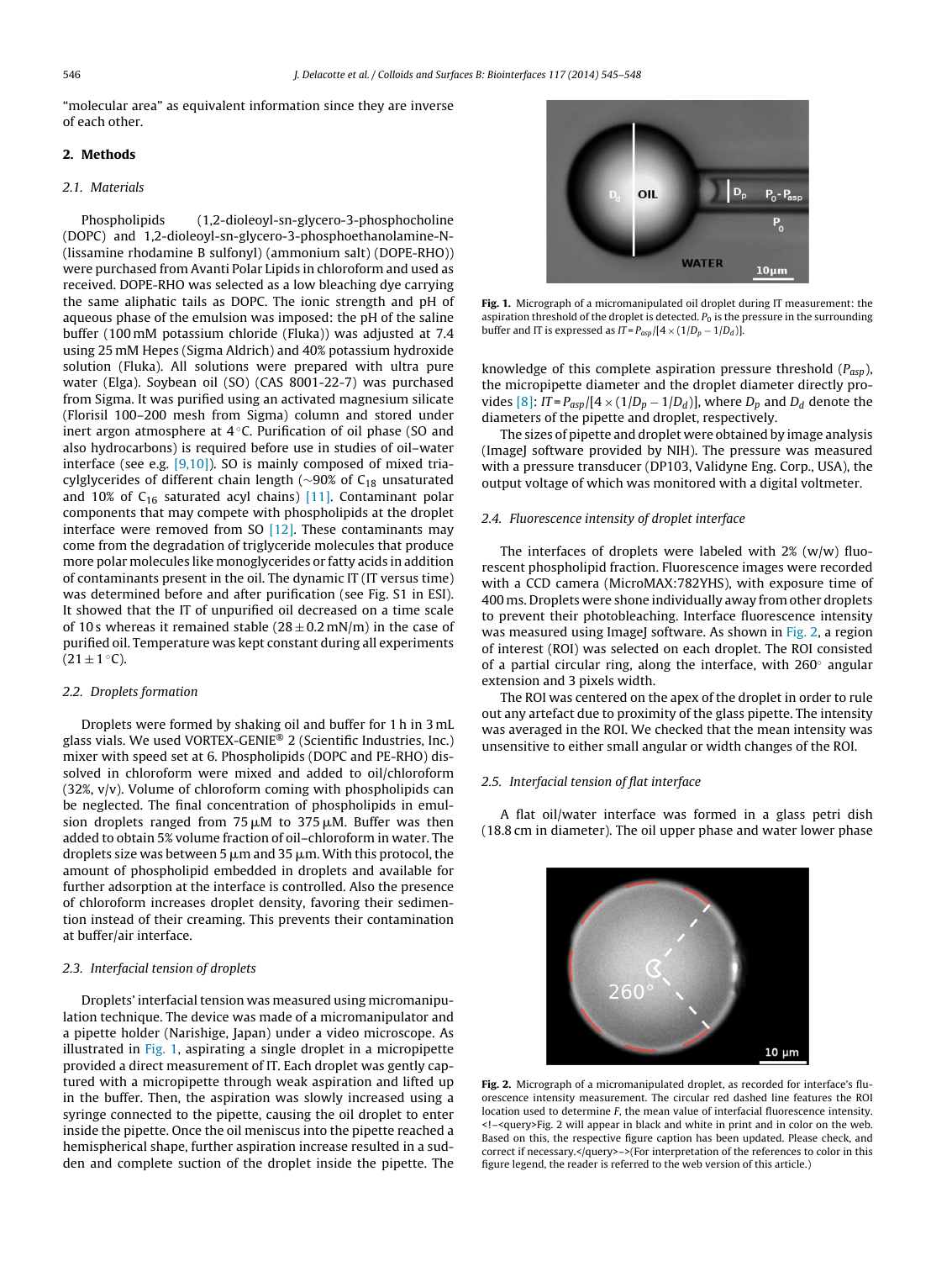<span id="page-2-0"></span>

**Fig. 3.** Interfacial tension is measured in a Wilhelmy configuration during step by step deposition of phospholipids DOPC at the water–oil interface.

had 3 mm and 1 cm in height, respectively. IT was measured in a Wilhelmy configuration made of a paper plate coupled with a NIMA sensor (Fig. 3). The data were monitored with NIMA-plate software. The interface was thoroughly cleaned by aspiration. We checked surface purity by measuring surface tension of water consistent with tabulated value at  $21 °C$  namely 72.8 mN/m. Subsequently, the paper plate was immersed in water and the oil was gently added on the top of water.

Phospholipids were deposited step by step at the oil/water interface with a microsyringe to increase the monolayer density. The deposition procedure was validated prior to perform these experiments (see Fig. S0 in ESI), using a Langmuir trough described elsewhere [\[13\]](#page-3-0) and the Wilhelmy configuration described above. After each deposition, the monolayer was allowed to relax until surface pressure was stable. Fresh new solution of phospholipids was used to ensure no variation of the native concentration (10 mg/mL DOPC in chloroform). The successive depositions (0.5, 1.0 or 2.0  $\mu$ L) ofthis stock solution were carried out, using microsyringes (Hamilton). The high diameter of the petri dish was selected in order to allow deposition of achievable volumes of the stock solution. Also, the meniscus effect on interface area can be neglected.

#### **3. Results and discussion**

Droplets observed by fluorescence microscopy had a radial intensity profile exhibiting a maximum at the interface ([Fig.](#page-1-0) 2). Confocal microscopy observation of droplets confirmed that fluorescence was completely located at the interface of droplets (see Fig. S2 in ESI), with no staining of the bulk. As expected, the fluorescence intensity of the droplets interface was found to increase linearly with the fluorescent phopholipid fraction (see Fig. S3 in ESI). The investigated range of fluorescent lipid fraction spanned from 0.1% to 2.5%.

#### 3.1. First calibration step, IT(F)

The variation of interfacial pressure with fluorescence intensity of droplets interface was first established. A set of measurements was carried out with various concentrations of phospholipids at the interface of droplets. Both fluorescence intensity and interfacial tension were measured successively as described in the previous section.

Results are presented in Fig. 4 showing the interfacial pressure (i.e. IT decrease due to surfactant monolayer) versus the inverse of the interface fluorescence intensity normalized by the droplet diameter  $(D_d)$ , which is proportional to the molecular area of phospholipids. The whole shape of the curve is similar to isotherms of monolayers obtained at liquid interfaces [\[3\]](#page-3-0) with usual Langmuir troughs. Note that for sake of simplicity, we used a phospholipid exhibiting no phase transition or coexistence at the investigated temperature [\[14\].](#page-3-0)



**Fig. 4.** Interfacial pressure as a function of the inverse of the interface fluorescence intensity normalized by the droplet diameter. This set of measurements involves 25 droplets with  $26 \pm 4$   $\mu$ m in diameter. IT's error bars are calculated from experimental uncertainties involved in the measurement. Error bars associated to abscissa represent 10% of reported value.



**Fig. 5.** Reference isotherm: interfacial pressure of a DOPC monolayer at the SO/water interface as a function of molecular area  $(A_m)$ . IT's error bars are  $\pm 1$  mN/m. Molecular area's error bars are associated with a percentage of deposited volumes. The solid line is the fitting phenomenological curve  $a \times \exp(b/(x+c))$ , with  $a = 1.47 \times 10^{-10}$  mN/m,  $b = 1.80 \times 10^4$  Å<sup>2</sup>/molec and  $c = 6.45 \times 10^4$  Å<sup>2</sup>/molec.

#### 3.2. Second calibration step, IT(d)

We also performed the isotherm measurement of the phospholipid monolayer at the oil–water interface as described above. For convenience, water was used instead of buffer A, since salt was shown to have no effect on SO/water interfacial tension [\[15\].](#page-3-0) We checked that SO/water and SO/buffer ITs were equal for a single deposition of phospholipids at the flat interface. We also checked that these ITs of SO droplets remained similar in water and in buffer, within experimental error. Results are shown in Fig. 5. The experiment was performed twice. These two isotherms were carried out through 5 and 6 successive depositions, respectively. Successive depositions of phospholipid atthe interface resulted in the increase of error bars at low molecular area.

The minimum molecular area, corresponding to interface saturation with phospholipids is about  $60 \pm 15 \text{ Å}^2$ /molec. This value fits well with the value of molecular area at collapse at air–water interface (50 $\rm \AA^2/m$ olec) reported by Nag and Keough [\[14\].](#page-3-0) Mixing of oil with aliphatic chains of phospholipids could account for higher values of molecular area at collapse [\[7\].](#page-3-0) Similarly, the onset of interfacial pressure in the monolayer at the oil–water interface occurred around 250  $\AA^2$ /molec, which is approximately twice the one reported by Nag and Keough [\[14\]](#page-3-0) for DOPC monolayer at air–water interface. This difference in molecular area at pressure onset, between oil/water and air/water interfaces, has already been reported  $[3,4]$ . Note that the onset of the increase in interfacial pressure at high DOPC molecular areas is very similar to the behavior of DPPE<sup>1</sup> [\[3\]](#page-3-0) and DPPC<sup>2</sup> [\[4\]](#page-3-0) at the n-hydrocarbon/water interfaces.

<sup>&</sup>lt;sup>1</sup> 1,2-Dihexadecanoyl-sn-glycero-3-phosphoethanolamine.<br> $\frac{2}{3}$  1.2-Dipalmitovl-sn-glycero-3-phosphocholine

<sup>2</sup> 1,2-Dipalmitoyl-sn-glycero-3-phosphocholine.